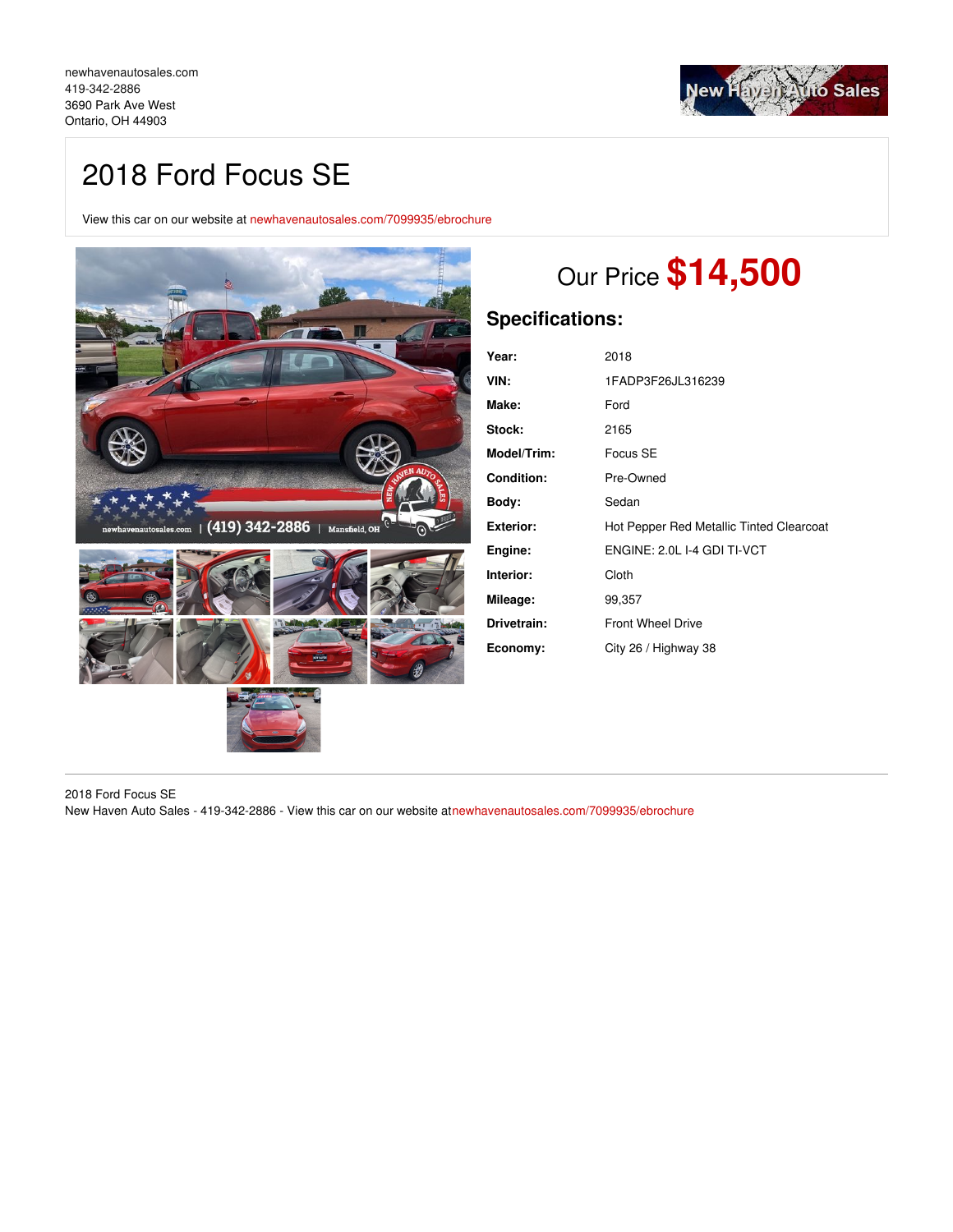



#### 2018 Ford Focus SE

New Haven Auto Sales - 419-342-2886 - View this car on our website a[tnewhavenautosales.com/7099935/ebrochure](https://newhavenautosales.com/vehicle/7099935/2018-ford-focus-se-ontario-oh-44903/7099935/ebrochure)

## **Installed Options Interior** - Driver Seat- Passenger Seat - 60-40 Folding Bench Front Facing Fold Forward Seatback Cloth Rear Seat - Manual Tilt/Telescoping Steering Column - Gauges -inc: Speedometer, Odometer, Engine Coolant Temp, Tachometer, Trip Odometer and Trip Computer - Power Rear Windows- Front Cupholder- Rear Cupholder- Compass - Remote Keyless Entry w/Integrated Key Transmitter, Illuminated Entry and Panic Button - Cruise Control w/Steering Wheel Controls- Manual Air Conditioning - HVAC -inc: Underseat Ducts- Glove Box- Driver Foot Rest- Full Cloth Headliner - Cloth Door Trim Insert- Urethane Gear Shifter Material - Interior Trim -inc: Metal-Look Instrument Panel Insert, Metal-Look Door Panel Insert and Chrome Interior Accents - Cloth Front Bucket Seats -inc: 6-way manual driver (up/down, fore/aft, recline), 4-way manual passenger (fore/aft, recline) and removable adjustable head restraints (2-way) - Day-Night Rearview Mirror - Driver And Passenger Visor Vanity Mirrors w/Driver And Passenger Illumination

- Full Floor Console w/Covered Storage, Mini Overhead Console w/Storage and 2 12V DC Power Outlets
- Fade-To-Off Interior Lighting- Front Map Lights- Carpet Floor Trim
- Full Carpet Floor Covering -inc: Carpet Front And Rear Floor Mats
- Cargo Area Concealed Storage- Cargo Space Lights- FOB Controls -inc: Cargo Access  $S_{\rm{max}}$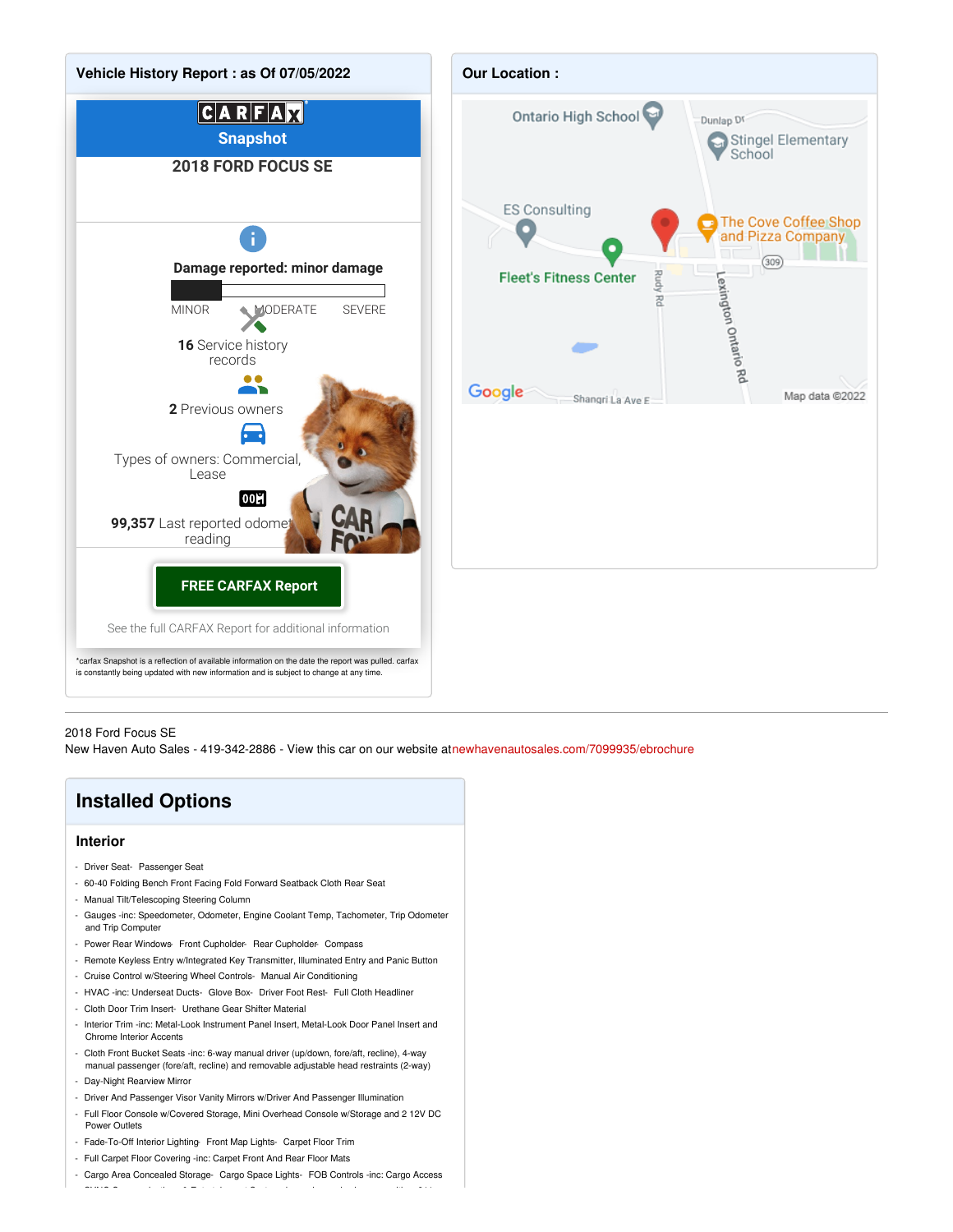- SYNC Communications & Entertainment System -inc: enhanced voice recognition, 911 Assist, 4.2" LCD display in center stack, AppLink, 1 smart charging USB port, and Bluetooth, SiriusXM service is not available in Alaska and Hawaii, SYNC AppLink lets you control some of your favorite compatible mobile apps w/your voice, It is compatible w/select smartphone platforms, Commands may vary by phone and AppLink software, Subscriptions to all SiriusXM services are sold by SiriusXM after trial period, If you decide to continue service after your trial, the subscription plan you choose will automatically renew thereafter and you will be charged according to your chosen payment method at then-current rates, Fees and taxes apply, To cancel you must call SiriusXM at 1-866-635- 2349, See SiriusXM Customer Agreement for complete terms at www.siriusxm.com, All fees and programming subject to change, Sirius, XM and all related marks and logos are trademarks of SiriusXM Radio Inc
- Instrument Panel Bin, Driver / Passenger And Rear Door Bins
- Power 1st Row Windows w/Driver 1-Touch Down Delayed Accessory Power
- Power Door Locks w/Autolock Feature- Systems Monitor- Trip Computer
- Analog Appearance- Outside Temp Gauge- Seats w/Cloth Back Material
- Manual Adjustable Rear Head Restraints- Front Center Armrest
- 1 Seatback Storage Pocket Securilock Anti-Theft Ignition (pats) Engine Immobilizer
- Air Filtration- 2 12V DC Power Outlets

#### **Exterior**

- Wheels: 16" Sparkle Silver Painted Aluminum- Tires: P215/55R16- Steel Spare Wheel
- Compact Spare Tire Mounted Inside Under Cargo- Clearcoat Paint
- Body-Colored Front Bumper- Body-Colored Rear Bumper
- Black Side Windows Trim and Black Front Windshield Trim Body-Colored Door Handles
- Body-Colored Power Side Mirrors w/Convex Spotter and Manual Folding
- Fixed Rear Window w/Defroster- Light Tinted Glass- Variable Intermittent Wipers
- Fully Galvanized Steel Panels- Black Grille w/Chrome Accents
- Trunk Rear Cargo Access- Auto On/Off Aero-Composite Halogen Headlamps w/Delay-Off

### **Safety**

- Driver Seat- Passenger Seat
- 60-40 Folding Bench Front Facing Fold Forward Seatback Cloth Rear Seat
- Manual Tilt/Telescoping Steering Column
- Gauges -inc: Speedometer, Odometer, Engine Coolant Temp, Tachometer, Trip Odometer and Trip Computer
- Power Rear Windows- Front Cupholder- Rear Cupholder- Compass
- Remote Keyless Entry w/Integrated Key Transmitter, Illuminated Entry and Panic Button
- Cruise Control w/Steering Wheel Controls- Manual Air Conditioning
- HVAC -inc: Underseat Ducts- Glove Box- Driver Foot Rest- Full Cloth Headliner
- Cloth Door Trim Insert- Urethane Gear Shifter Material
- Interior Trim -inc: Metal-Look Instrument Panel Insert, Metal-Look Door Panel Insert and Chrome Interior Accents
- Cloth Front Bucket Seats -inc: 6-way manual driver (up/down, fore/aft, recline), 4-way manual passenger (fore/aft, recline) and removable adjustable head restraints (2-way)
- Day-Night Rearview Mirror
- Driver And Passenger Visor Vanity Mirrors w/Driver And Passenger Illumination
- Full Floor Console w/Covered Storage, Mini Overhead Console w/Storage and 2 12V DC Power Outlets
- Fade-To-Off Interior Lighting- Front Map Lights- Carpet Floor Trim
- Full Carpet Floor Covering -inc: Carpet Front And Rear Floor Mats
- Cargo Area Concealed Storage- Cargo Space Lights- FOB Controls -inc: Cargo Access
- SYNC Communications & Entertainment System -inc: enhanced voice recognition, 911 Assist, 4.2" LCD display in center stack, AppLink, 1 smart charging USB port, and Bluetooth, SiriusXM service is not available in Alaska and Hawaii, SYNC AppLink lets you control some of your favorite compatible mobile apps w/your voice, It is compatible w/select smartphone platforms, Commands may vary by phone and AppLink software, Subscriptions to all SiriusXM services are sold by SiriusXM after trial period, If you decide to continue service after your trial, the subscription plan you choose will automatically renew thereafter and you will be charged according to your chosen payment method at then-current rates, Fees and taxes apply, To cancel you must call SiriusXM at 1-866-635- 2349, See SiriusXM Customer Agreement for complete terms at www.siriusxm.com, All fees and programming subject to change, Sirius, XM and all related marks and logos are trademarks of SiriusXM Radio Inc
- Instrument Panel Bin, Driver / Passenger And Rear Door Bins
- Power 1st Row Windows w/Driver 1-Touch Down Delayed Accessory Power
- Power Door Locks w/Autolock Feature- Systems Monitor- Trip Computer
- Analog Appearance- Outside Temp Gauge- Seats w/Cloth Back Material
- Manual Adjustable Rear Head Restraints- Front Center Armrest
- 1 Seatback Storage Pocket Securilock Anti-Theft Ignition (pats) Engine Immobilizer
- Air Filtration- 2 12V DC Power Outlets

### **Mechanical**

- Engine: 1.0L EcoBoost SFE -inc: Auto Start-Stop Technology
- Transmission: 6-Speed Manual
- 50-State Emissions System -inc: Standard equipment on all Focus trim levels